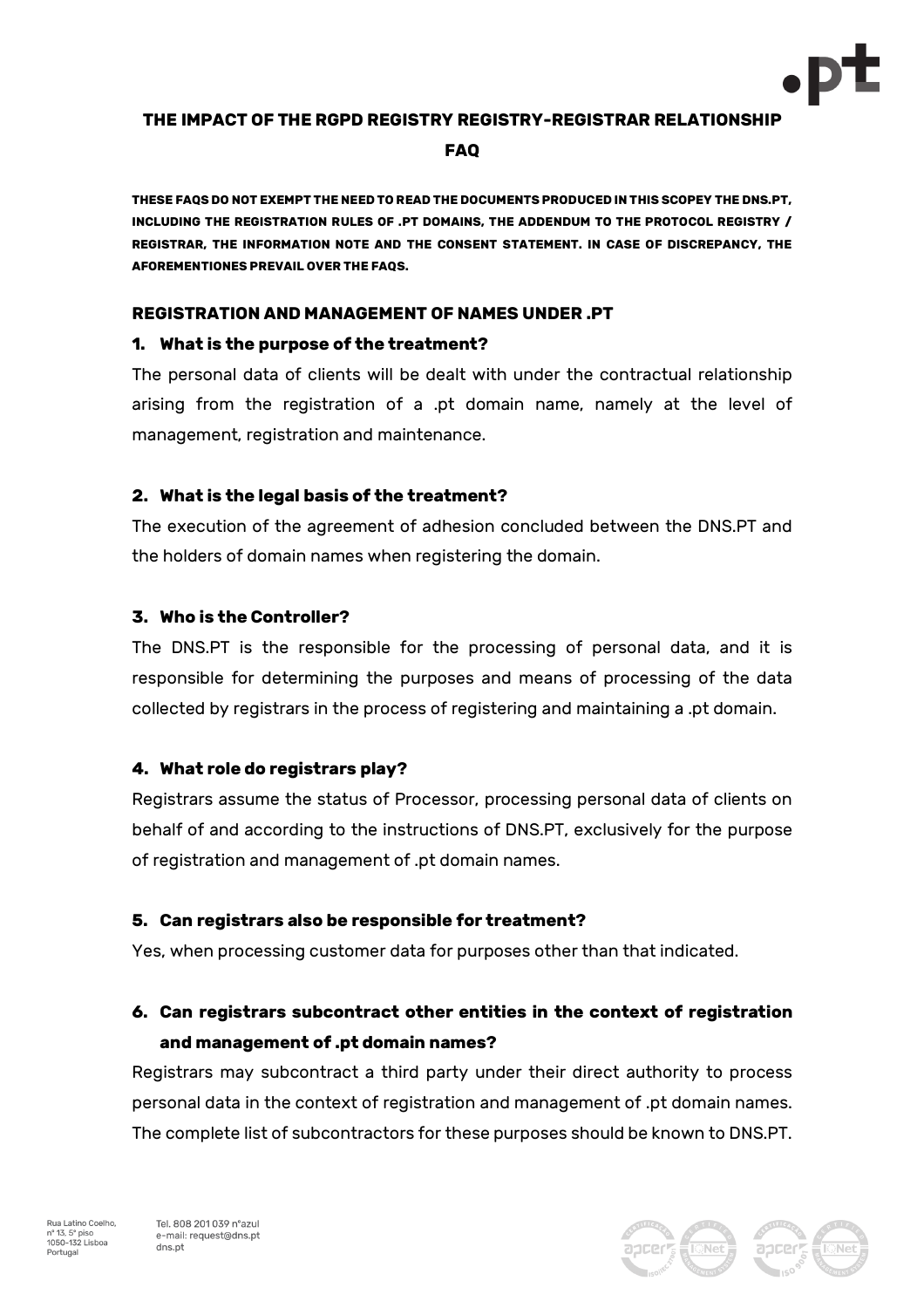

The entities sub-contracted by registrars are subject to the same requirements as the latter, in terms of personal data protection and information security.

# **7. When registering a domain name are there any information duties that the registrar will have to comply with?**

Yes, registrars should make available in their domain name registration interface the information contained in the Information Note that was duly sent by DNS.PT, adapting it to the relationship established with its clients. Customers should also have immediate access to the .PT Domain Registration Rules.

## **8. Should registrars send the Informative Note to holders of domain names registered before May 25?**

No, it will be the DNS.PT to send the Informative Note to holders of domain names registered before May 25.

# **9. Where changes made to the procedure for transferring the management and ownership of domain names?**

No, there are no changes to these procedures.

## **10. Can the registrars be audited by the controller?**

Yes, DNS.PT reserves the right to audit compliance with the processes, legal and contractual requirements resulting from registrars' obligations regarding data protection and information security.

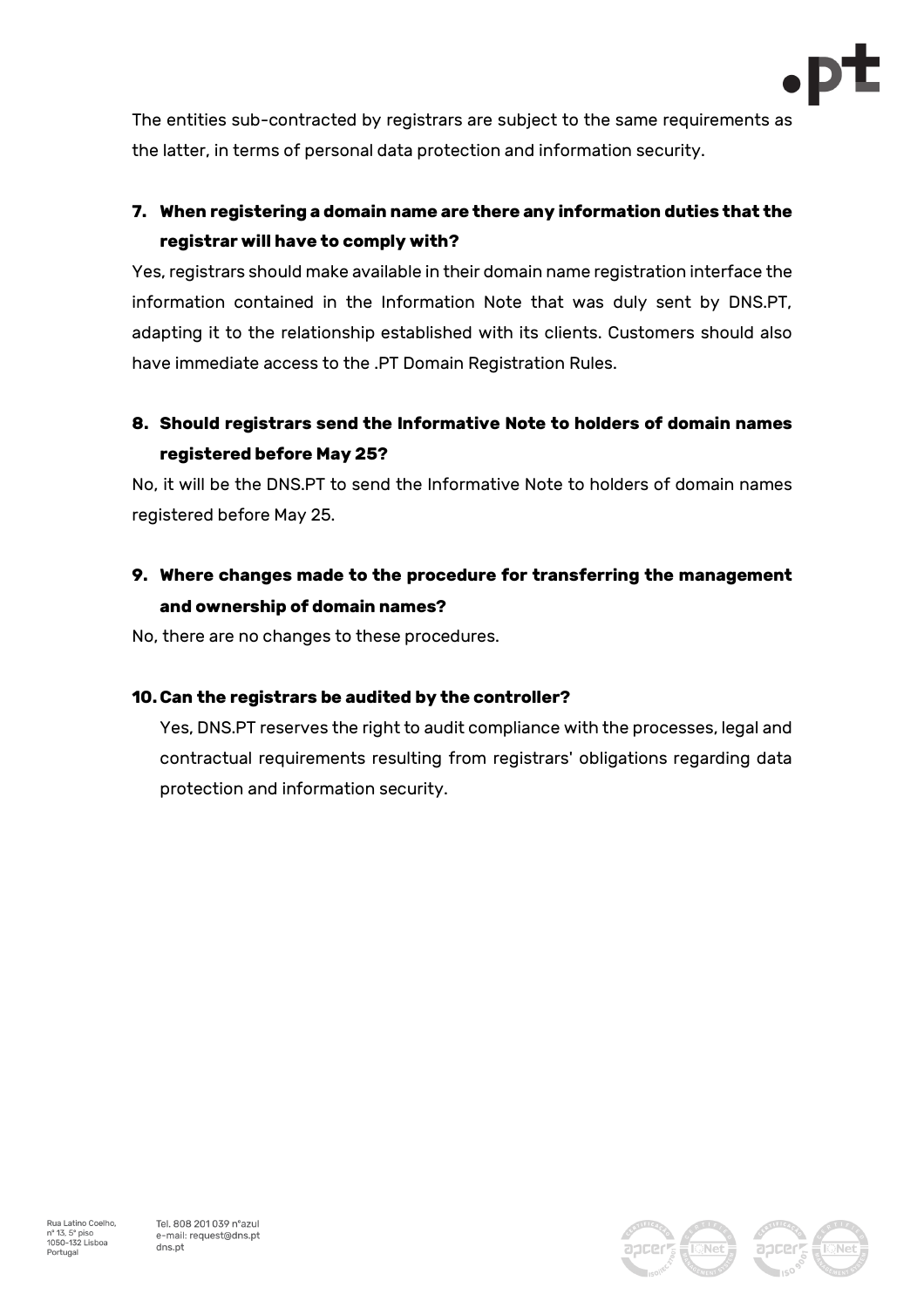

#### **WHOIS**

#### **1. What is the purpose of the treatment?**

Availability of contacts associated with the registration of a .pt domain. The WHOIS directory allows you to identify the data associated with the registration and maintenance of a .pt domain, contributing to the security, stability and resilience of the internet. and in parallel, constituting itself as support for criminal investigation.

#### **2. What is the legal basis of the treatment?**

Free, specific and informed consent of the respective holder of the personal data. Consent shall be obtained by reference to each domain name to which the data subject is associated.

## **3. Do corporations (companies) also have to give their consent for the disclosure of data in WHOIS?**

No, consent is only necessary when the data subject is a natural person.

#### **4. Who is responsible for the treatment?**

The DNS.PT assumes the responsibility of the treatment in the context of the disclosure of personal data of clients in the WHOIS directory.

#### **5. How is the consent obtained?**

The registrars must make available in their domain name registration interface the Declaration of Consent for subscription.

## **6. Should the Declaration of Consent be sent to DNS.PT?**

The Declaration of Consent should only be sent to the DNS.PT when this is expressly requested, however, registrars should always keep a proof of it, which should constitute sufficient proof of the respective subscription by the client.

## **7. Who will request the consent of the natural persons holding domain names prior to May 25?**

The DNS.PT will notify all individuals already holding domain names.

**8. What happens if the domain name holder does not consent to the disclosure of the data in the WHOIS or does not respond to the request for consent?**



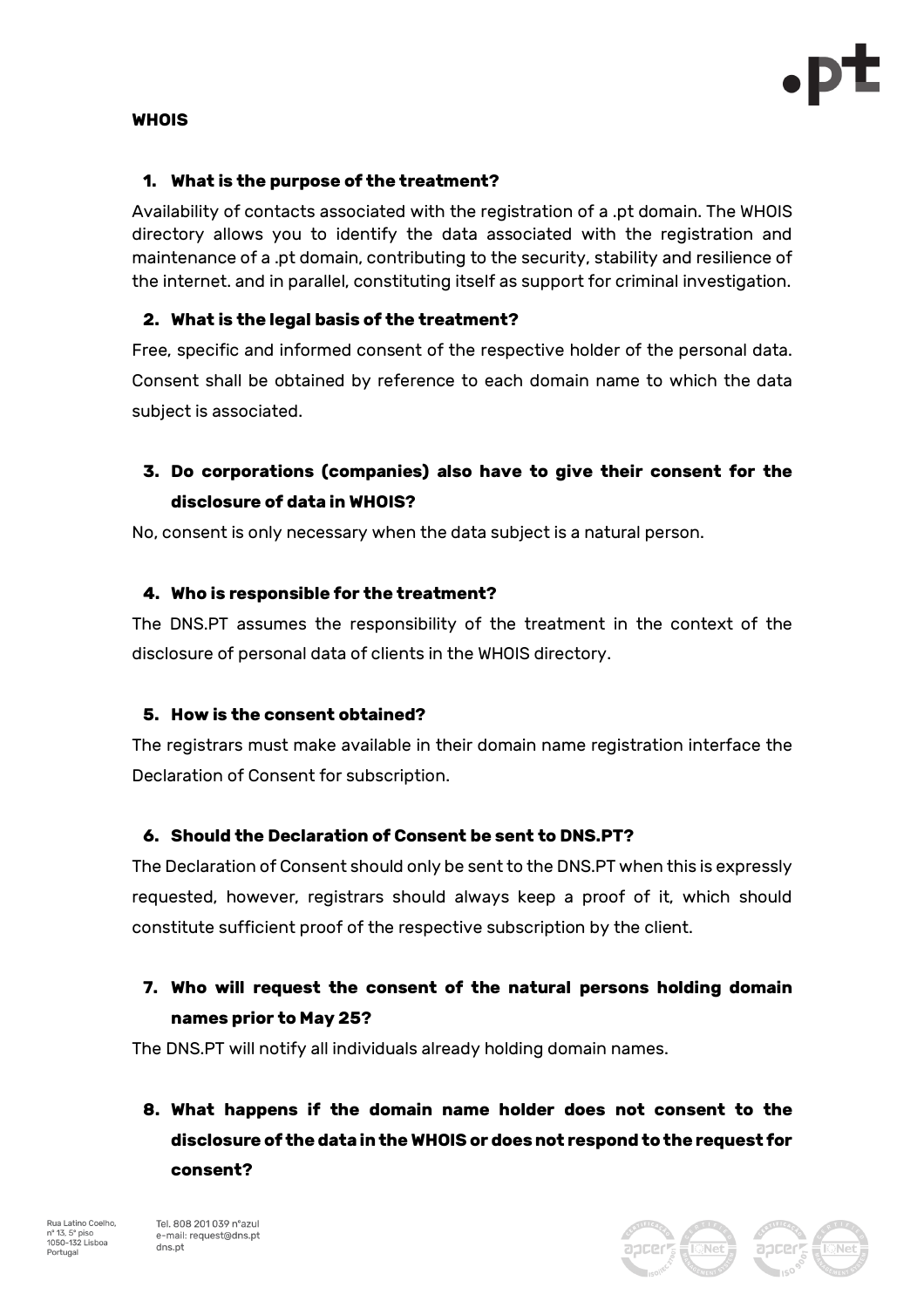

All personal data will be confidential by default.

## **9. Is consent a condition for the registration of domain names?**

No, it is possible to register names under .pt without consenting to the disclosure of personal data in the WHOIS directory.

## **Other relevant information**

## **1. Has the DNS.PT designated a Data Protection Officer?**

Yes, DNS.PT has designated a Personal Data Protection Officer who can be reached at edp@dns.pt.

## **2. Which is the supervisory authority?**

The Comissão Nacional de Proteção de Dados Pessoais (National Commission for the Protection of Personal Data), abbreviated as CNPD (www.cnpd.pt).

## **3. What are the rights of data subjects?**

- Right of rectification;
- Right to erasure;
- Right to limit treatment;
- The right to portability;
- Right to opposition;
- Right of complaint to the supervisory authority.

## **4. Can the consent be withdrawn?**

The client may, at any time, withdraw consent to the disclosure of his personal data directly in his reserved area at www.dns.pt or by requesting it directly from his registrar. In the latter case, the registrar shall promptly inform the DNS.PT of withdrawal of consent.

## **5. Which data will be released on WHOIS?**

The name, physical address and email address, if it is the registrant, and only the name and email address if it is the managing entity.



Tel. 808 201 039 n°azul e-mail: request@dns.pt dns.pt